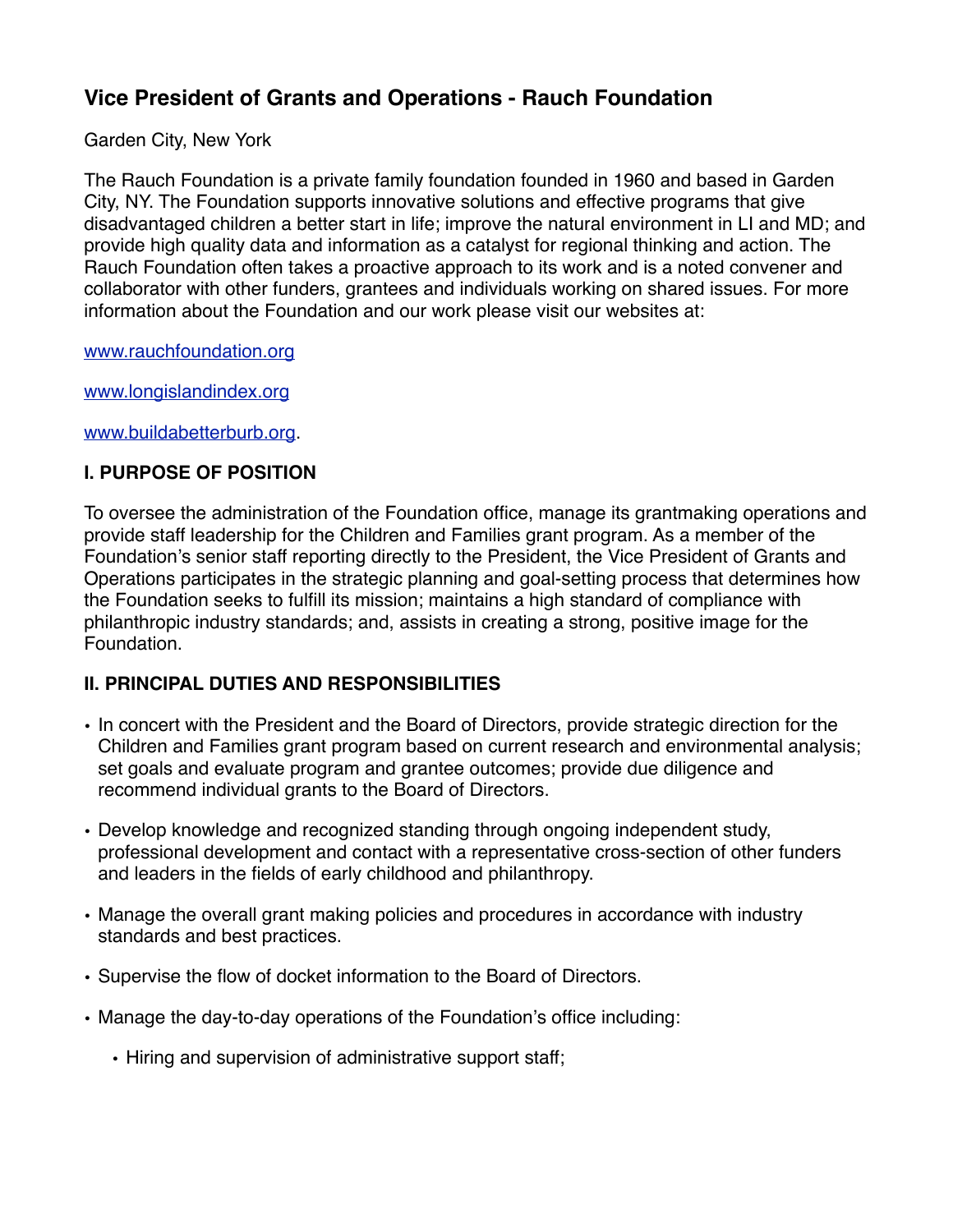- Creating and adapting administrative office procedures as necessary; identify, develop and implement administrative workflow processes; monitor procedures and ensure quality control;
- Oversee vendor, lease and grant contracts
- Develop and monitor the operating expense and grants budgets for the Foundation and provide progress reports and recommendations to the Finance/ Audit and Board of Directors; assist accounting firms in providing information for financial reporting and annual filings.
- Administer human resource programs and liaison with human resource vendors.
- Provide support and learning experiences that nurture the next generation Rauch family members in their connection to the Foundation.
- In concert with the President build a strong and effective staff team that reflects the principals and values of the Foundation.

## **III. KNOWLEDGE, SKILLS AND ABILITIES**

- Bachelor's degree required; graduate degree preferred.
- At least 5 years of experience in non-profit, philanthropy, early childhood or related field with demonstrated proficiency supervising staff and managing projects.
- Ability to work effectively with community leaders, nonprofit organizations, governmental agencies, as well as with other funders.
- Ability to communicate well, act effectively as liaison between management/Board/program staff and support staff, and adjust to changing priorities.
- High standards regarding accuracy and attention to detail.
- Ability to use experience and good judgment to make appropriate decisions.
- Excellent troubleshooting skills.
- Aptitude for organizing tasks, managing time and prioritizing projects.
- Outstanding judgment, initiative and drive.

SALARY: Competitive based on experience.

### **Application Instructions**

Applications will be accepted through April 30, 2012. To apply, please send a letter with salary information explaining your interest in the position and qualifications for it, along with a resume to [llandsman@rauchfoundation.org.](mailto:llandsman@rauchfoundation.org) Use the subject line "Vice President of Grants and Operations."

No phone inquiries please.